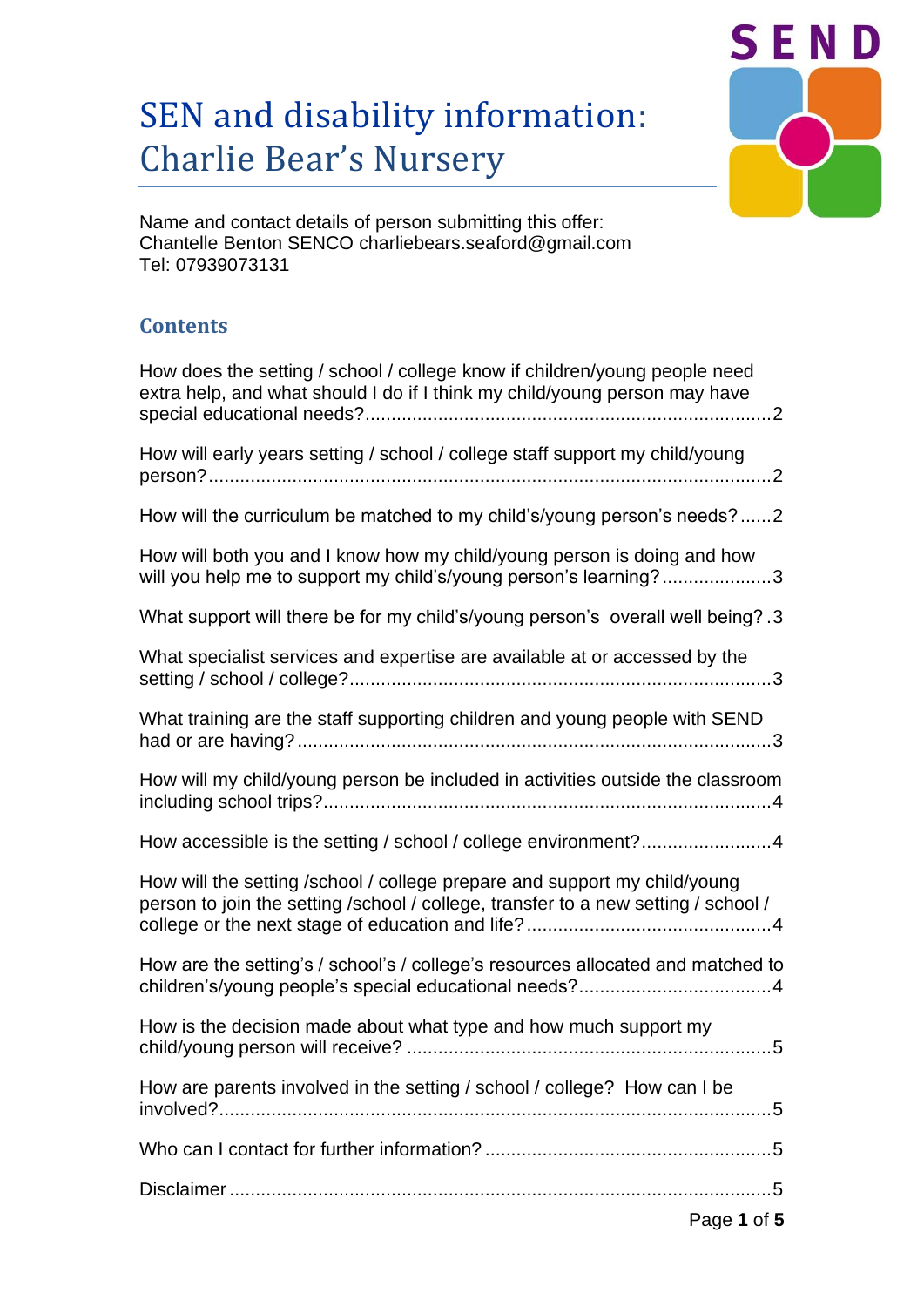## <span id="page-1-0"></span>**How does the setting / school / college know if children/young people need extra help and what should I do if I think my child/young person may have special educational needs?**

We ask parents to complete a basic developmental form prior to their child taking up a place. Key persons will make baseline followed regular assessments and observations to track the child's progress. Any concerns will be raised with the SENCO who will ask the staff team to all observe the child. After a further assessment and discussion, the Key worker and SENCO will approach the child's parent/carer and invite an informal discussion about areas of concern. Parents/carers are in daily conversation with practitioners; however they are invited to email, call or text their key person if they feel unable to speak face to face. We are able to cater for children with physical disabilities as our premises is accessible, we have staff experienced in issues with speech development, hearing impairment and Autistic spectrum disorders.

# <span id="page-1-1"></span>**How will early years setting / school / college staff support my child/young person?**

Our SENCO will devise an education program specific to the child's needs while making all activities to promote progress as inclusive as possible. The child's key person will work together with our SENCO to ensure the child's interests and preferences are included. Where a multi-agency approach is needed only relevant information will be shared and programs used universally to ensure consistency (e.g. speech therapy activities gained from any referral). The child's key person or our SENCO is available to explain procedures and answer questions. The manager is also kept up to date in case there is any staff absence which makes it necessary for the manager to step in. The manager has overall responsibility for the care of all the children who attend. We undertake regular training and seek advice from other professionals when necessary, continuously updating and expanding our knowledge.

# <span id="page-1-2"></span>**How will the curriculum be matched to my child's/young person's needs?**

We are a small setting and use this to our advantage. There are quiet areas built into our playing space as well as a separate learning area. Education programs are planned with each child's next steps at the heart. We try to give the children small groups of 2-4 to complete focus activities with others that have similar interests or abilities. In larger group times like story time we give a variety so that all the children can be engaged at different points. Our 'Choose, Do, Review' at the end of each session gives the children the opportunity to say what they liked best and what they would like to do or change next time. Any child that requires extra help can have their key person or another familiar staff member to support them at these times or if necessary to provide a more constructive/appropriate activity.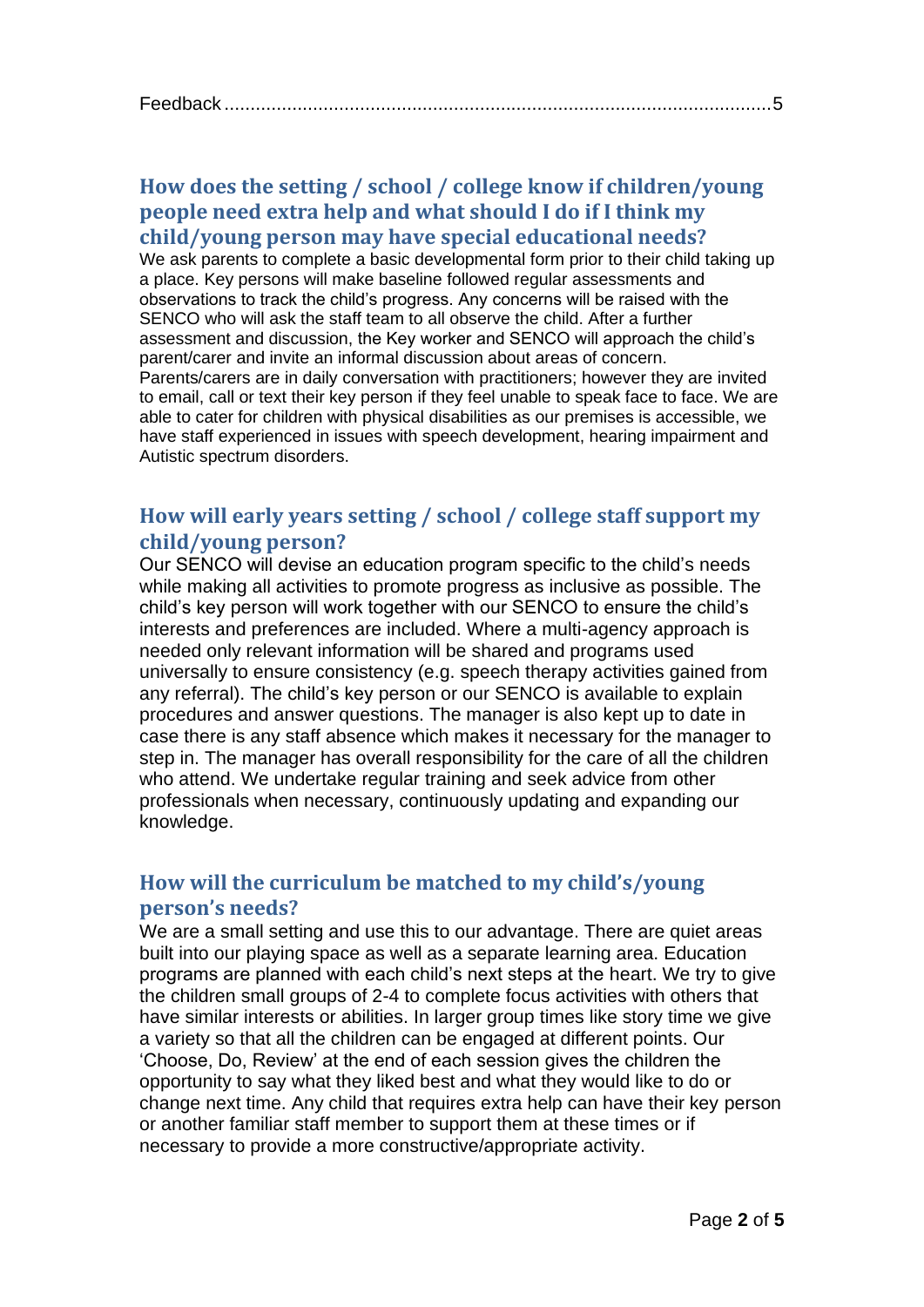# <span id="page-2-0"></span>**How will both you and I know how my child/young person is doing and how will you help me to support my child's/young person's learning?**

Each child in our care is treated as an individual regardless of age or needs. Where additional meetings are appropriate we will consult with parents/carers to provide the information in the most direct and appropriate way at mutually convenient times. Any concerns from parents/carers can be discussed as they arise either within the setting or via email for those unable to attend. Regular assessments within the nursery and reports from other agencies will be collated by our SENCO to ensure provision of the most appropriate education plan for each individual and their stage of development/needs. Each term parents receive 'next steps' information via Tapestry this details what we have observed and the areas we will be concentrating on with a 'what you can do at home' section containing ideas for parents to support the next stage of learning. Children with additional needs may have a more specific/targeted area after agreement with the SENCO and parents using a setting based care plan. From time to time we may offer specific events either information or training according to need.

## <span id="page-2-1"></span>**What support will there be for my child's/young person's overall well being?**

All staff take part in caring and educating all children within the setting. Our first aid lead oversees the Individual Health Care plans and each keyworker is responsible for ensuring information is cascaded to all staff. When administering medicines a witness is present and all records are read and signed by parents on the day it is given. Where additional training is required for specific conditions we will try to ensure at least two members of staff plus the manager have completed the training as soon as it is available, or at the very least attended a meeting with the trained member of staff for instruction. We use a positive behaviour approach and will adapt our practices as necessary to ensure the best outcomes for all the children. Where necessary we will as far as possible provide 1:1 support for the child in order to continue their attendance. All children are asked their views daily in a group setting, if a child is receiving 1:1 their designated member of staff will gather the daily views and make other staff aware if changes are necessary.

## <span id="page-2-2"></span>**What specialist services and expertise are available at or accessed by the setting / school / college?**

Our staff have experience of working with children on the Autistic spectrum and children in the 'looked after' sector. All staff are experienced in diverse areas and several have attended a Makaton sign language course.

# <span id="page-2-3"></span>**What training are the staff supporting children and young people with SEND had or are having?**

Our SENCO has completed recent training in SEND.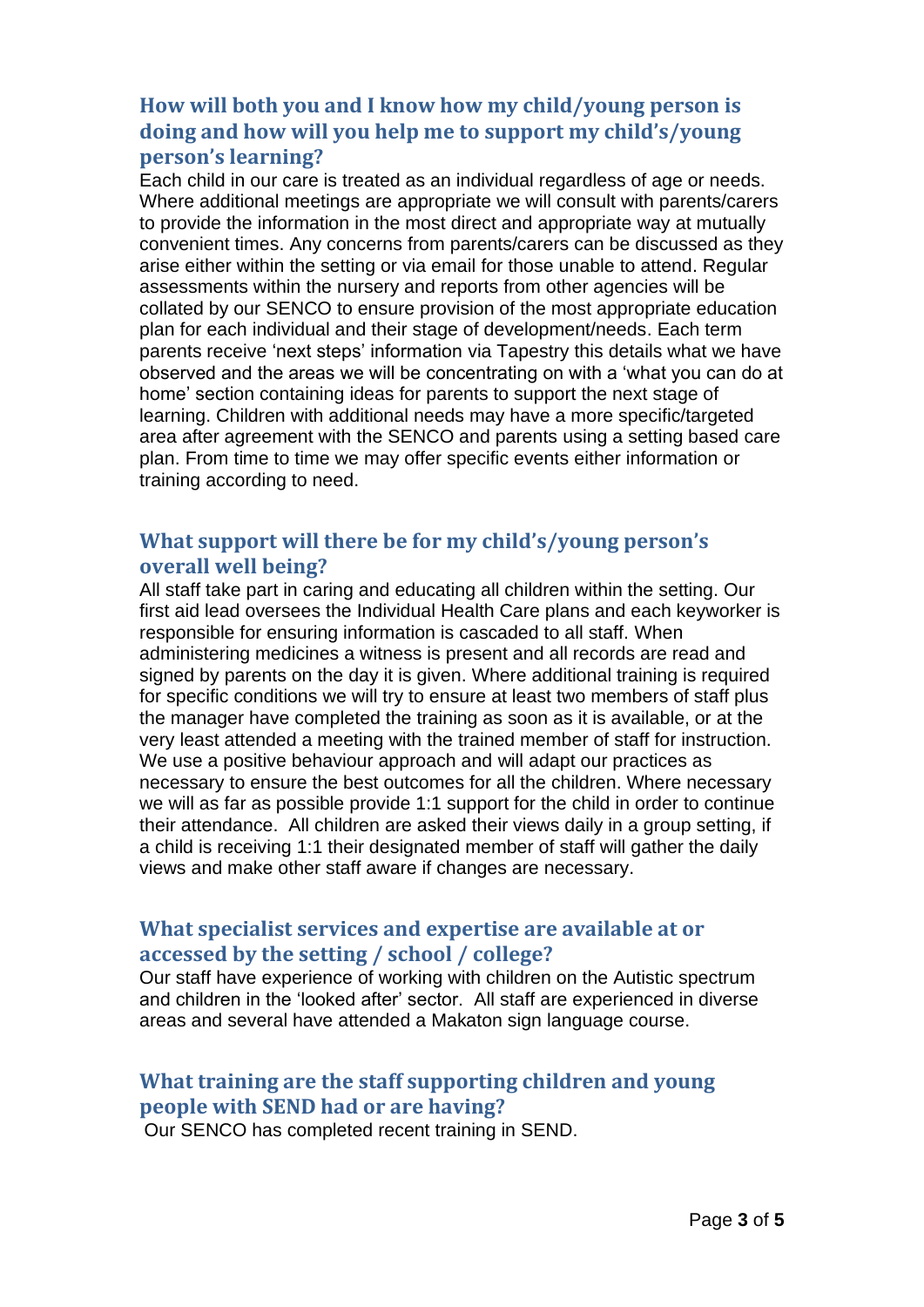#### <span id="page-3-0"></span>**How will my child/young person be included in activities outside the classroom including school trips?**

We are a Forest Childcare Association setting and as such go out to learn in the natural environment at least once a week. We try to include all children in these activities making adjustments as needed according to a current individual risk assessment. For children with mobility problems we will ask parents to provide a pushchair and ensure enough staff/volunteers attend to provide 1:1 where necessary. Parents and carers are invited and welcome to join us on any outings.

#### <span id="page-3-1"></span>**How accessible is the setting / school / college environment?**

Our entrance and building is on one level. There is another accessible entrance through the youth centre and an accessible toilet facility. Our open plan room is versatile, and furniture can be changed to suit our needs. It has natural sunlight through 6 Velux roof windows making the need for harsh lighting minimal. Both doors into the corridor and lobby area can be widened by opening the side panel allowing wheelchair access. We currently have staff who speak French, Afrikaans and Tamil. Parents who have difficulty understanding English are encouraged to bring a family member or friend with them to meetings or daily as they feel necessary. Any additional resources or equipment needed to aid individuals will be provided as soon as is practicable. Where a large or expensive piece of equipment is essential, we will explore all available funding or loan options before organising specific fund raising events as a last resort.

# <span id="page-3-2"></span>**How will the setting /school / college prepare and support my child/young person to join the setting /school / college, transfer to a new setting / school / college or the next stage of education and life?**

Where a home visit prior to the child starting is appropriate our SENCO with the Manager or keyworker will attend. Our nursery is in contact with all local schools as our central position means we may have children going to any school. Regular transition meetings will be arranged for all parties to attend to ensure continuity of care and a smooth, happy transition. Where extra services/equipment is necessary our SENCO will work together in a multiagency team to give any help possible to support both the child and parent/carer. The regular assessments are converted to a summative assessment and a final report in addition when needed. Regular visits to the school with the child and if necessary the parent also to familiarise the child to the new setting. A photographic record of the child on each visit will be made for the child to take home. The school or new setting will be invited to any relevant meetings and encouraged to communicate as often as necessary.

# <span id="page-3-3"></span>**How are the setting's / school's / college's resources allocated and matched to children's/young people's special educational needs?**

Page **4** of **5** There is no specified budget at the present time. As and when we have children attending who require specialized equipment we will revisit the need